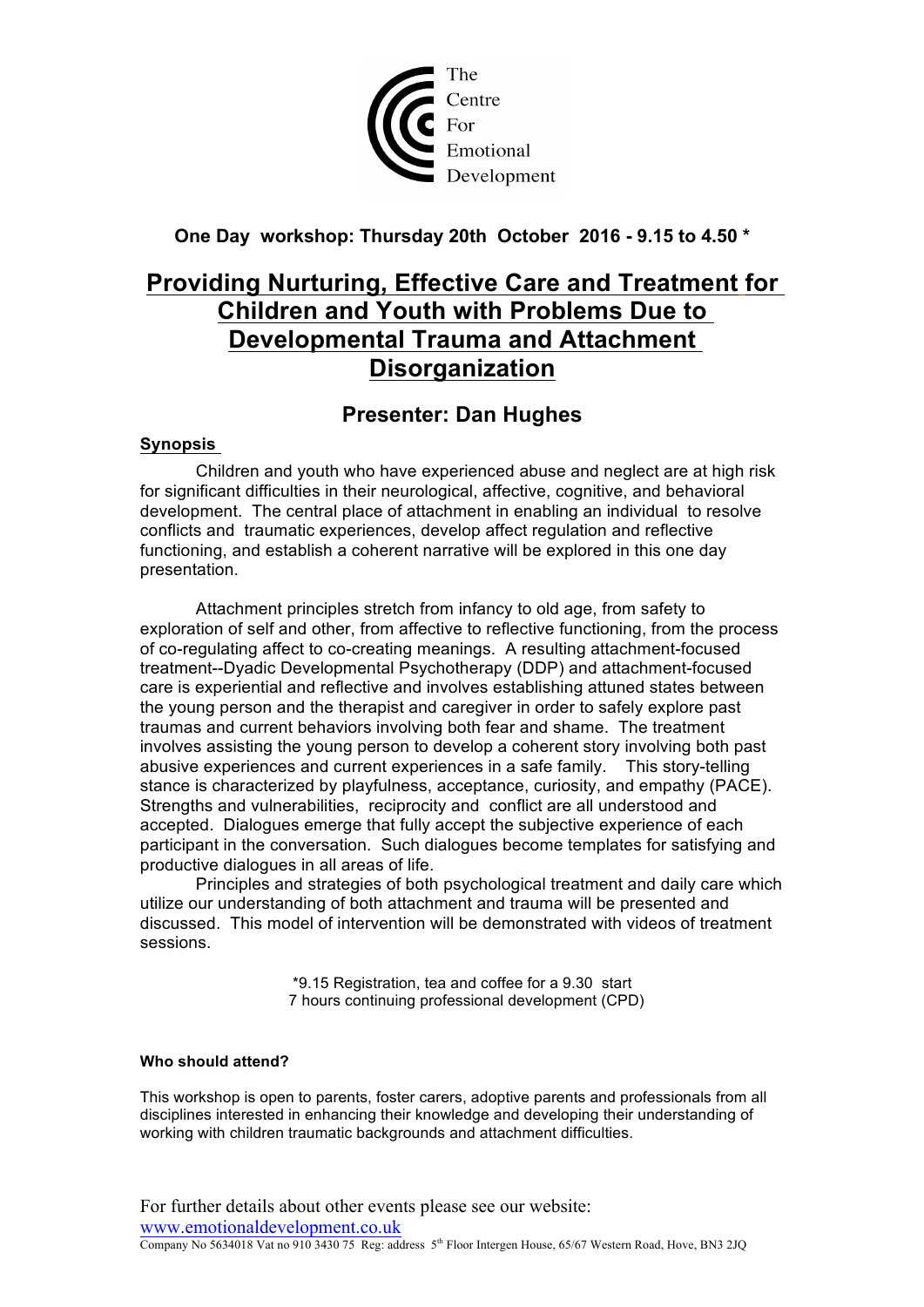

#### **OUTLINE**

#### **First: (1 ½ hour) 9.30 to 11.00**

 Secure and Insecure Attachment Multiple Symptoms of Trauma and Disorganized Attachment Attachment Security, Intersubjectivity, and their developmental effects

#### **Break 11.00 to 11.20**

#### **Second: (1 ½ hour) 11.20 to 12.50**

 Principles of Dyadic Developmental Psychotherapy (DDP) for Young People and their Caregivers Intersubjective Presence: attunement, joint attention and intentions. Being Open and Engaged rather than Defensive PACE: Playfulness, acceptance, curiosity, and empathy. Shame vs. Guilt Video of Treatment Session

#### **Lunch 12.50 to 1.30**

#### **Third: (1 ½ hour) . 1.30 to 3.00**

Caregiving Principles & Interventions The Caregiver's Parenting and Attachment Histories The Causes and Consequences of Blocked Care Building trust through Comfort and Joy Conversations to develop engagement and influence

#### **Break - 3.00 to 3.20**

#### **Fourth (1 ½ hour) 3.20 - 4.50**

The Crucial Need for Relationship Repair Day-to-Day Care Two Hands of Discipline 27 Ss to Enhance Secure Attachment for Traumatized Young People Video of Treatment Session

#### **Learning Objectives:**

This workshop is designed to

1. Understand the effects of developmental trauma and attachment disorganization.

- 2. Understand the developmental effects of a secure attachment
- 3. Understand the basic principles of Dyadic Developmental Psychotherapy
- 4. Understand the basic principles of caregiving for developing attachment security

**---------------------------------------------------------------------------------------------------------------**

5. Understand characteristics of day-to-day care

#### **Fee: £75.00 plus vat - £90.00**

For further details about other events please see our website: www.emotionaldevelopment.co.uk Company No 5634018 Vat no 910 3430 75 Reg: address 5th Floor Intergen House, 65/67 Western Road, Hove, BN3 2JQ